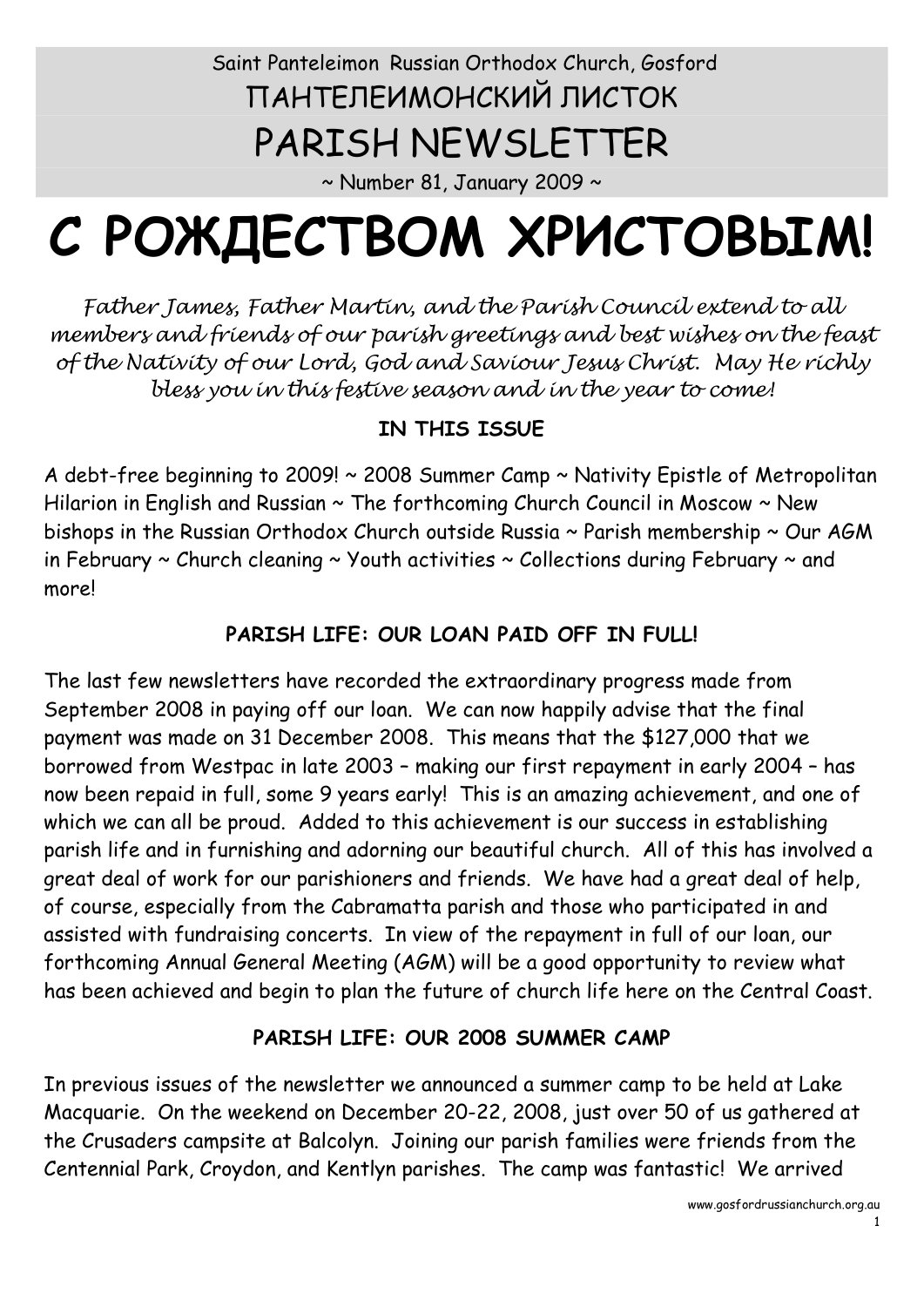after lunch on the Saturday, and stayed on till Monday morning. All had a great time.



Some highlights: All the kids helping read at Matins on Saturday; quite a few of them sleeping under the stars both nights; reading the Prayers of Preparation for Holy Communion together before outdoor Liturgy on Sunday; the outdoor Divine Liturgy itself, served under the trees and open sky; almost everyone there receiving Holy Communion; rock-climbing and canoeing Sunday afternoon; a fish and prawn BBQ cooked up by the men on Sunday evening; a challenging trivia and talent contest Sunday night; and the kids all queuing up to help read at

evening and morning prayers! We will definitely have more camps, and are already planning them for July and December 2009. At this stage, Mangrove Mountain is a possible venue for the Winter 2009 camp. Further information will be provided in this newsletter ASAP.

For those interested, some photos from the camp can be viewed online at the following site: http://www.flickr.com/photos/gosfordrussianchurch/. The link will also be made available through the parish website.

#### **CHUURCH LIFE: THE NATIVITY EPISTLE OF METROPOLITAN HILARION, FIRST HIERARCH OF THE RUSSIAN ORTHODOX CHURCH OUTSIDE RUSSIA**

Most Reverend brother Archpastors, Reverend Fathers, beloved brothers, sisters and children in Christ!

I address with heartfelt greetings the fullness of the Russian Orthodox Church Outside of Russia for the first time. For the new and lofty ministry which has been placed upon me I am in need of God's great mercy which completes that which is wanting. I ask for your prayers that the Lord will strengthen me in this new and responsible obedience.

During these holy days I congratulate you with the great feast of the Nativity of Christ from the distant city of Sydney, the cathedral see of the Australian and New Zealand Diocese. It is my prayer that we may all partake of that sublime and inalienable peace, of which the angels sang on that holy night above the town of Bethlehem, when "the Word became flesh" (John 1:14).

With the Nativity of Christ there comes also a new year. Time races by, year after year, day after day. It is not revealed to us what will come to pass with us in the course of a year. We know that all that transpires is for the good of a person. If one were to know beforehand what fortune lies in store for him, he would be in danger of becoming inactive; on the other hand, to know what inescapable sufferings are approaching us would be too difficult and unbearable. It is probably for this reason that the Lord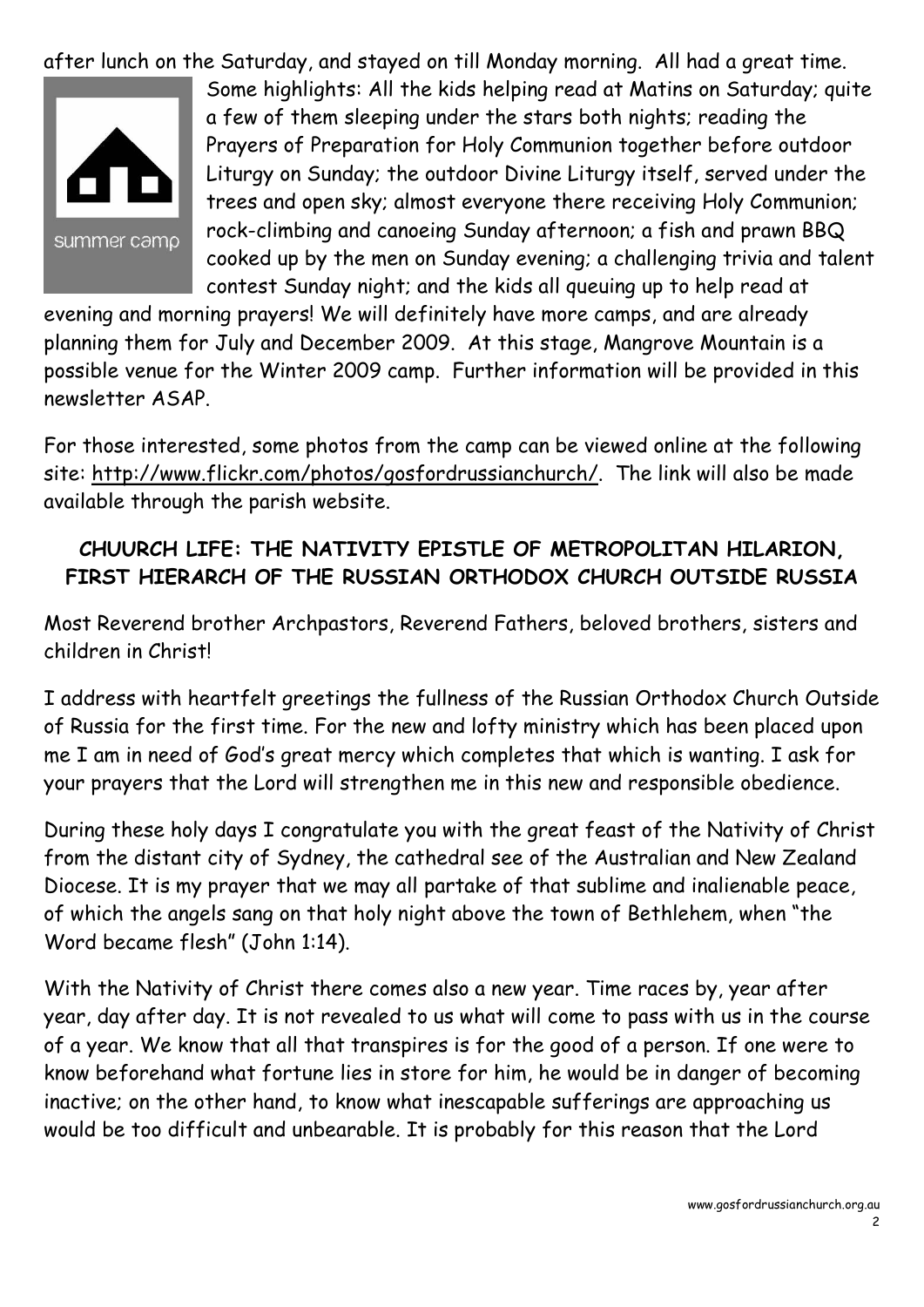conceals future events from us and teaches us in this way to have hope in His merciful Providence, faith and humility.

At the beginning of this past year Metropolitan Laurus, our Abba who was beloved by all, reposed in the Lord, while at the end of the year - our kind Great Lord and Father, His Holiness Patriarch Alexis of Moscow and All Russia. Both will go into history as unifiers who healed the church divisions within the Local Russian Church. We all know how easy it is to cause division, for which no special effort is needed; but to unite and help sinners to make peace demands patience, tremendous inner strength, a loving heart, magnanimity and immeasurable faith in God's mercy. Let us all honor their memory not only with ardent prayer, but also by actively following their example of service to God and to people.

With the repose of His Holiness, Patriarch Alexis, a Local Council of the Russian Orthodox Church is being convened in Moscow to deal with "church needs which have arisen" (Canon 20, Council of Antioch). Delegates from the Russian Church Abroad will take part in the election of a new Patriarch for the first time. For this reason we appeal to our delegates to address the matter of this election reverently and responsibly, for it is Christ Himself, the Head of the Church, Who beckons each of us to participate in the work of the Council.

May we all beseech the Lord with heartfelt prayer that the forthcoming Church Council will proceed in accordance with His salvific will which wisely directs all things towards good. May the participants of the Council become a vibrant power, able to bring joy to the hearts of all the faithful of the Russian Orthodox Church with the election of a new Patriarch.

Once again I greet you all with the saving and joy-filled feast of the Birth in the flesh of our Lord Jesus Church, the New Year and the approaching feast of the Lord's Baptism. I hope that you will spend these holy days in a radiant, pious and joyous manner. May the heart of each one of us become a manger for the Divine Christ Child to illumine with His grace, so that in our eyes and in our life people will be able to see reflected the light of the Star of Bethlehem, a light of hope for all of humanity.

I believe that celebrating the feast in this manner will be the best way to witness Orthodoxy to those around us who are not yet members of the Holy Church. I hope that in this radiant manner we will likewise approach the work of the Local Council. Amen.

> +Metropolitan Hilarion of Eastern America & New York, First Hierarch of the Russian Orthodox Church Outside of Russia

> > Nativity of Christ, 2008/2009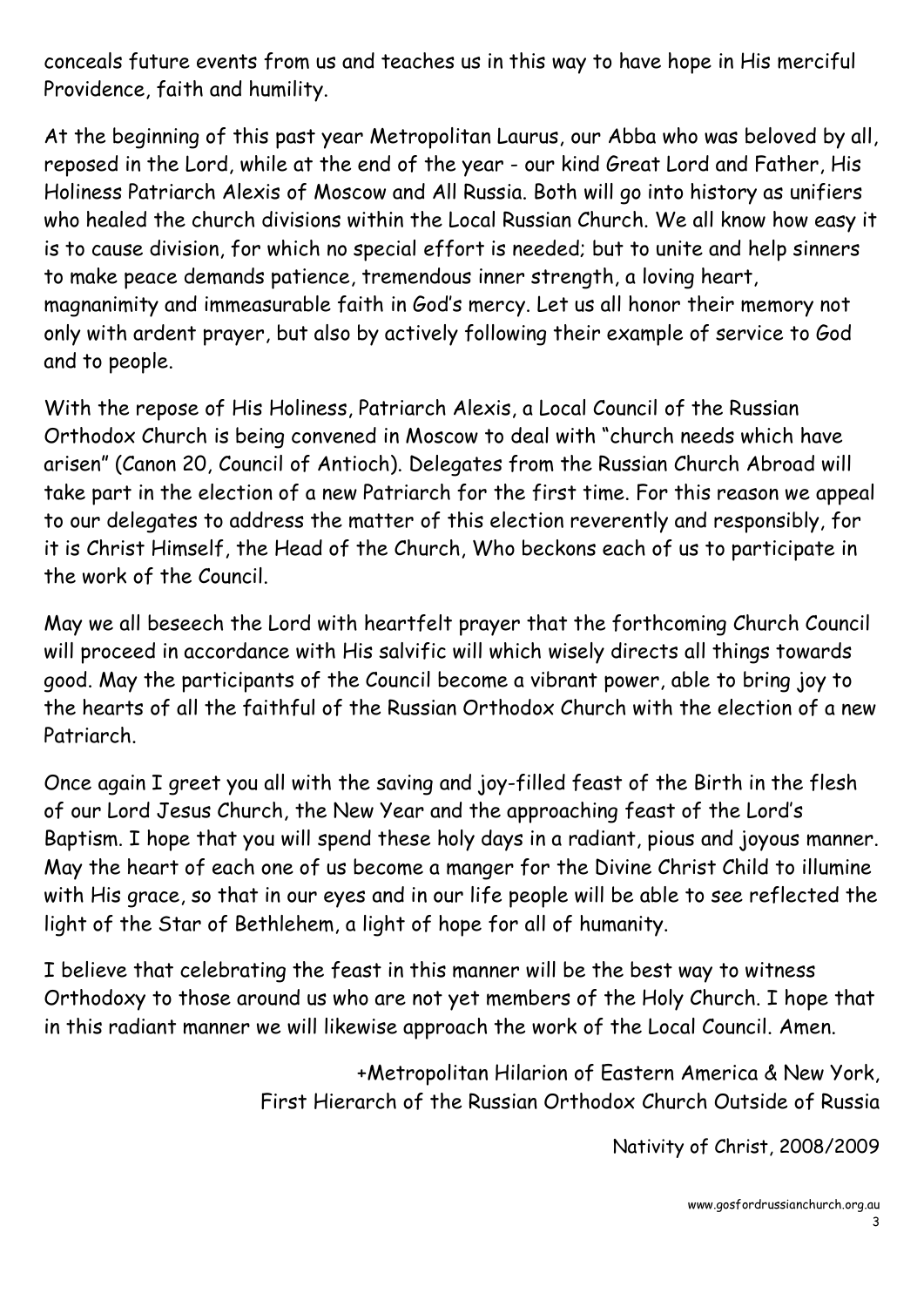Преосвященные собратья-архипастыри, всечестные отцы-сослужители, дорогие братья, сестры и дети мои во Христе! Примите мое первое рождественское приветствие, обращенное к Полноте Русской Зарубежной Церкви. Для нового и столь высокого служения мне необходима особая милость Божия, обновляющая мои скудные силы. Усердно прошу всех вас молиться о том, чтобы Господь укрепил меня в несении нового и ответственного послушания.

Приветствую всех вас из далекого Сиднея, кафедрального града Австралийско-Новозеландской епархии, с великим торжеством Рождества Христова и желаю всем глубокий и неотъемлемый мир, воспетый ангелами над градом Вифлеемским в ту святую ночь, когда «Слово стало плотью» (Иоан. 1, 14).

С праздником Рождества Христова приходит и новый год. Время бежит, год за годом, день за днем. Человеку не открыто, что может посетить его в течение года. Но это ко благу человека. Если-бы человек заранее знал о грядущем счастии, он мог бы предаться бездействию; с другой стороны и заранее знать о предстоящих неизбежных страданиях было бы слишком тяжело и невыносимо. Поэтому, наверное, Господь и скрывает от наших взоров будущие события и тем поучает нас надежде на Его благой Промысл, вере и смирению.

В начале минувшего года отошел ко Господу наш Авва, всеми любимый Высокопреосвященнейший Митрополит Лавр, а в конце – благостный Великий Господин и Отец наш, Святейший Патриарх Московский и всея Руси Алексий. Оба войдут в историю как объединители, уврачевавшие разделения внутри Поместной Русской Православной Церкви. Как известно, разделять легко, для этого не нужны особые усилия, а объединять и примирять падших людей требует терпения, колоссальных внутренних сил, широкого сердца, великодушия и неограниченной веры в милость Божию. Возлюбленные, будем чтить их память не только всеусердной молитвой, но и активным следованием их примеру служения Богу и людям.

В связи с кончиной Святейшего Патриарха Алексия, «ради назревших церковных нужд» (Антиох. Соб. Пр. 20), в Москве созывается Поместный Собор Русской Православной Церкви. В избрании нового Святейшего Патриарха впервые примут участие делегаты от Русской Зарубежной Церкви. Поэтому, призываю делегатов к благоговейному и ответственному отношению к своему избранию, ведь Сам Христос, Глава Церкви, зовет каждого из вас к участию в этих соборных деяниях. Прошу всех обращаться ко Господу с горячей молитвой о том, чтобы на предстоящем Церковном Соборе совершилась Его спасительная воля, всегда премудро направляющая ко благу. Пусть участники Собора станут живой силой, способной внести радость об избрании нового «Великого Господина и Отца» в сердца всех чад Русской Православной Церкви.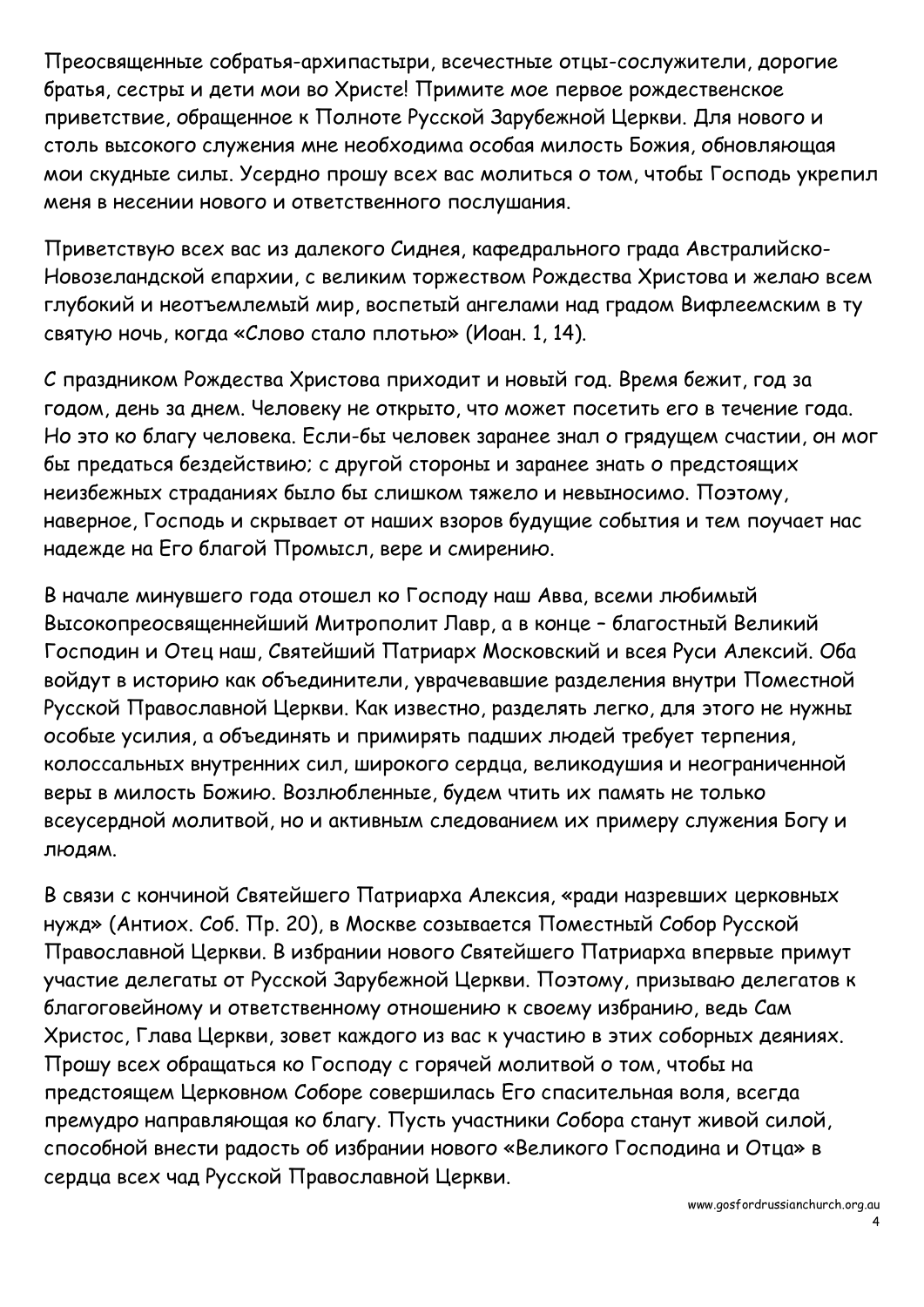Еще раз поздравляю всех со спасительным и радостным праздником Рождества во плоти Господа нашего Иисуса Христа, Новолетия и приближающегося Крещения Господня! Желаю всем вам светло и благочестно встретить и провести эти святые дни. Пусть сердце каждого из нас станет вертепом, в котором воссияет Богомладенец Христос, чтобы в нашей жизни люди видели свет Вифлеемской Звезды, это сияние надежды для всего человечества. Верю, что таковая встреча праздника станет наилучшей проповедью Православия среди окружающих нас людей, не приобщившихся еще к Святой Церкви. В таком светлом состоянии, надеюсь, мы и приступим к деяниям Поместного Собора. Аминь.

#### **+ ИЛАРИОН,**

Митрополит Восточно-Американский и Нью-Йоркский, Первоиерарх Русской Зарубежной Церкви.

Рождество Христово 2008/2009 г.

### **PARISH LIFE: CHURCH CLEANUP ON SATURDAY JANUARY 3 rd, & CHURCH CLEANING GENERALLY**

Our usual pre-Christmas general clean-up day at church was held on Saturday January 3<sup>rd</sup>. Lots of people turned up to help with the cleaning, and the church afterwards looked more beautiful than ever! Olga Petroff kindly served a Lenten lunch – soup, shepherd's pie and salad - afterwards to all those working. On Sunday January  $4^{th}$ , following Liturgy, the church vestments were changed to green and a Christmas tree was placed in church, leaving everything lovely in preparation for our festive services.

On the topic of cleaning in general, the Parish Council is seeking to draw up a roster of people to assist with the regular cleaning tasks. Two or three people have taken turns in this over the past five years, and Parish Council feels that it would be fair to share this load a little. The regular tasks included removing wax from the candle stands, scraping wax from the floor and sweeping, dusting, cleaning the glass on the icons, and vacuuming. Ideally, this could be done after each Sunday service. A good arrangement would be for two families at a time to take responsibility for cleaning. This would mean that each family has a turn approximately once every three months. Regular worshippers at our church are asked to give thought to this, and to see Olga Petroff if they are willing to assist. A roster can then be drawn up.

#### **PARISH COUNCIL NEWS**

Parish Council met on Tuesday December 16<sup>th</sup> for what was an unusually brief meeting. Discussion focused on progress with our loan repayments, and also on the Summer Camp. The next meeting will be on Tuesday January 14<sup>th</sup>, at which time the Parish Council will review the draft Annual Report for 2008 and plan for our AGM on 15 February 2009.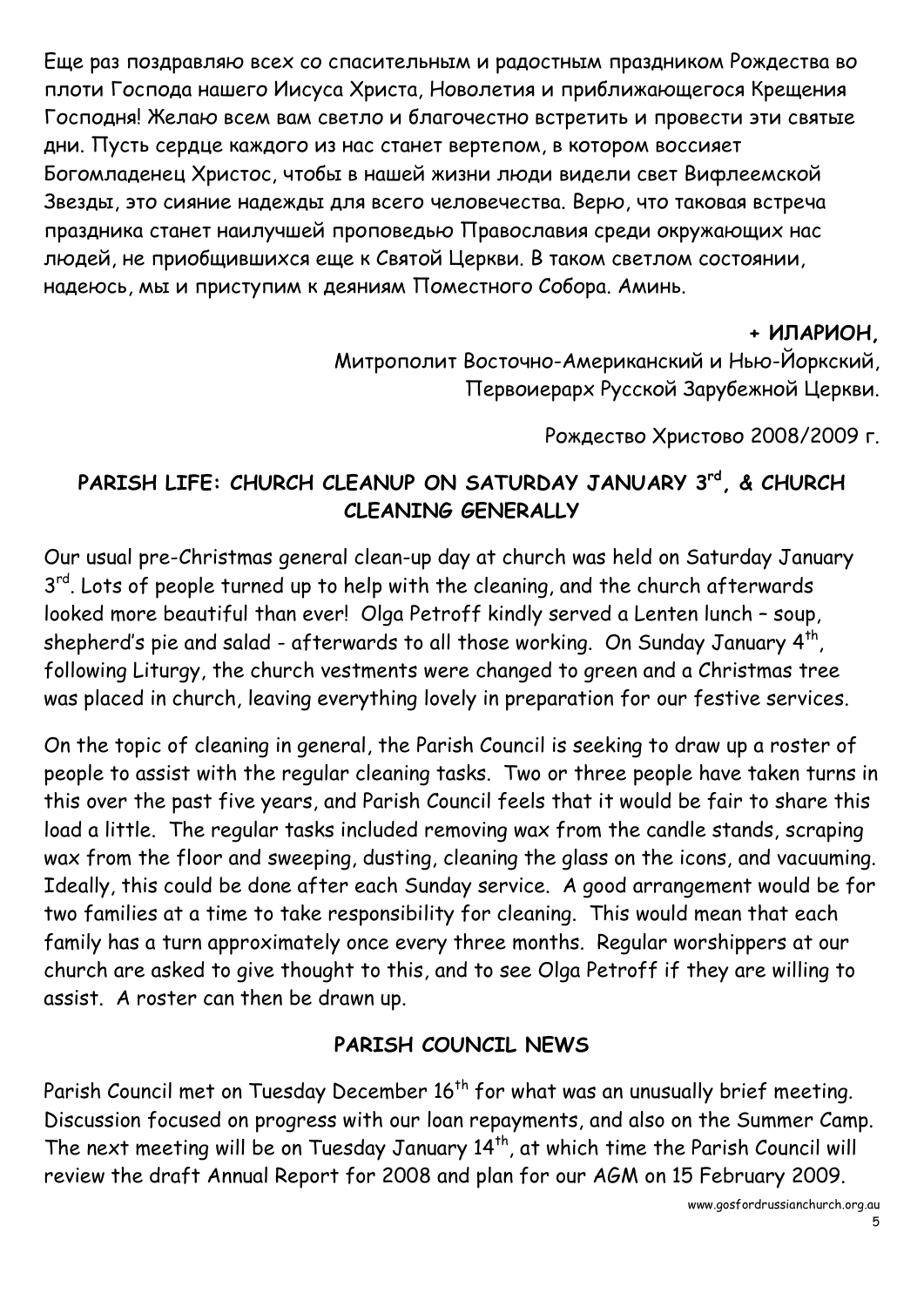The Auditing Committee is likely to start work soon reviewing the accounts for 2008, so that their report can be included in the Annual Report.

#### **CHURCH LIFE: CHURCH COUNCIL IN MOSCOW IN LATE JANUARY**

In his Nativity Epistle, Metropolitan Hilarion mentioned that a Local Council of the Russian Orthodox Church is to take place in Moscow in late January 2009 to elect a new Patriarch. This will be the first time that bishops, clergy and laity from the Russian Orthodox Church outside Russia have participated in the election of a Patriarch. The Holy Synod of Bishops of the Russian Orthodox Church have asked that the following petition be added to the Litany after the Gospel at every Divine Liturgy until the Council convenes:

Look down, O all-good Master, upon the forthcoming Council of Thine archpastors, pastors and faithful children, that in well-pleasing fashion they may undertake to set our Church in good order; grant them the spirit of wisdom and understanding, the spirit of the fear of God, the spirit of piety and zeal for the glory of Thy holy name; and preserve them from all temptations, impediments and divisions, that in love and oneness of mind they may freely perform the election of the Primate of our Church: we beseech Thee, O most compassionate Lord: hearken and have mercy.

Призри, Всеблагий Владыко, на предстоящий Собор архипастырей, пастырей и верных чад Твоих, во еже благоугодно совершити им устроение Церкве нашея, и подати им духа премудрости и разума, духа страха Божия, духа благочестия и ревности о славе имене Твоего Святаго; огради же их от всяких искушений, соблазнов и разделений, да непреткновенно в любви и единомыслии совершат они избрание Первосвятителя Церкве нашея, молимся Тебе, Всещедрый Господи, услыши и помилуй.

It would also be appropriate for the faithful to add this prayer to their morning or evening prayers.

#### **CHURCH LIFE: NEW BISHOPS FOR THE RUSSIAN ORTHODOX CHURCH OUTSIDE RUSSIA**

In December 2008, two new bishops were consecrated for our Russian Orthodox Church outside Russia. These are bishops George (Schaeffer) of Mayfield and Jerome (Shaw) of Manhattan, both vicar bishops of the Eastern American Diocese. Interestingly, neither are of Russian background, both of them being converts to Orthodoxy. This brings to four the number of new bishops for our church this year, with the Australianborn Bishop John (Berzins) having been consecrated for South America, and Bishop Theodosius for Seattle. May God grant these newly-consecrated hierarchs of His Holy Orthodox Church grace and strength in their archpastoral labours!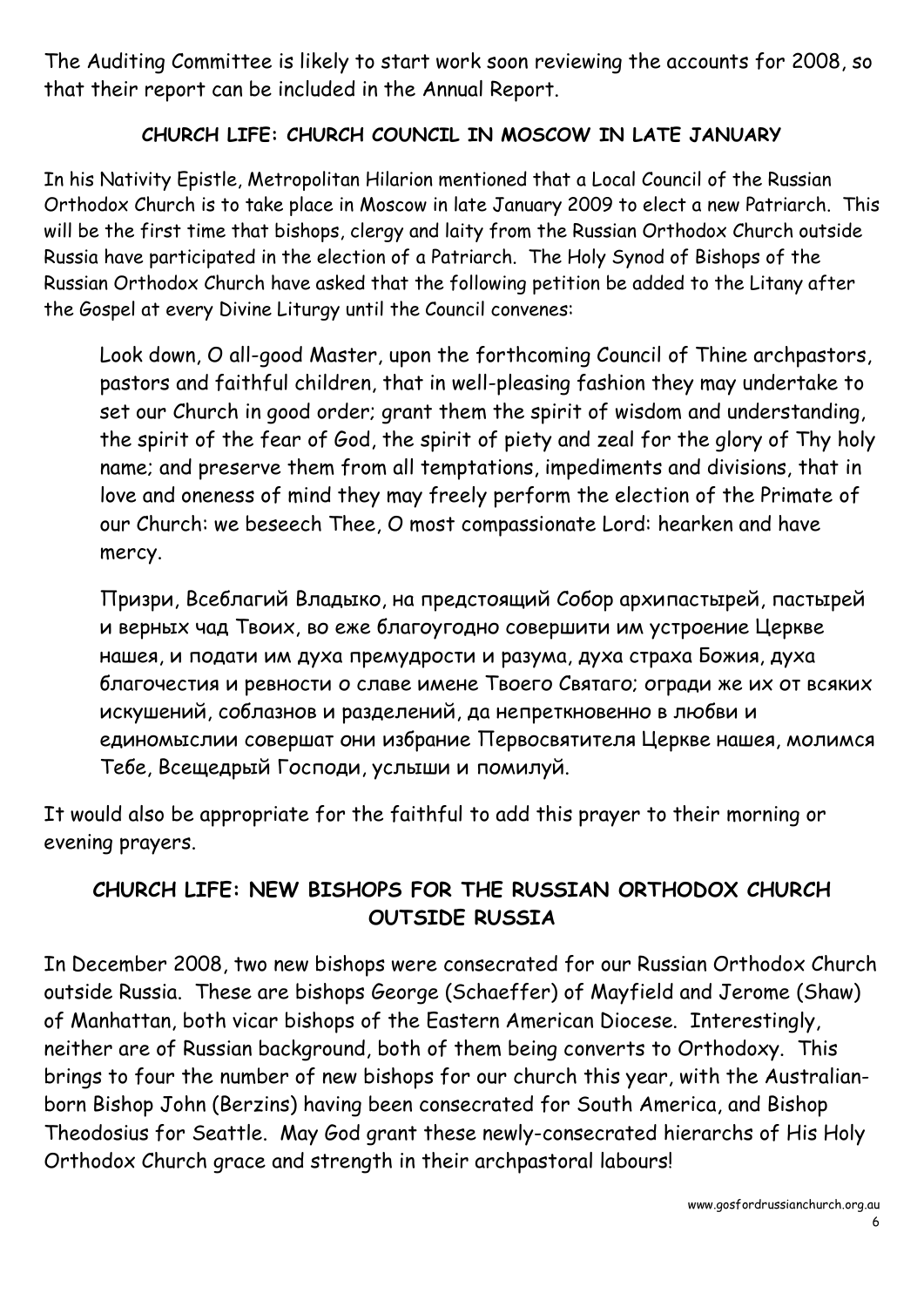# **PARISH LIFE: OUR ANNUAL GENERAL MEETING ON FEBRUARY 15 TH , 2009**

In previous newsletters, it has been advised that our AGM will be on 15 February 2009, the feast of the Presentation of the Lord in the Temple. In view of the recent repayment of our mortgage, this AGM will be the most important meeting that the parish has had since the Extraordinary Parish Meeting in late 2003 at which we voted to purchase our current church and parish centre. All parishioners are asked to make time for this meeting, to carefully consider the Annual Report and associated documents that will be circulated prior to the meeting, and to come to the meeting prepared to discuss the future of parish life.

#### **PARISH LIFE: MEMBERSHIP FORMS TO BE POSTED OUT DURING JANUARY**

Most parishioners will be aware that the Normal Parish By-Laws, the standard constitution for parishes of the Russian Orthodox Church outside Russia, contains provisions for Orthodox Christians to become members of such parishes, with entitlement to vote at meetings and hold office in the parish. Membership is on a yearby-year basis, and applications for membership are made in writing. To assist existing and potential members, membership forms will be posted out during January 2009 to all regular worshippers at our church. All those eligible to do so are encouraged to become parish members. Potential members should note that the By-Laws require a 6-month period before entitlement to vote is gained. This means that although all members will be able to participate in the AGM, only those with membership of more than 6 months will be able to vote.

#### **CHURCH LIFE: YOUTH ACTIVITIES**

In recent years our Russian Orthodox Church outside Russia has begun to increasingly focus on youth work. Committees have been formed internationally and locally, and priests have recently been asked to nominate young people from each parish to participate in a conference during February 2009 to plan youth activities. Father James has nominated Sarah Carles, Anna Carles and Sebastian Reid. As planning progresses, it is expected that there will be opportunities for other young people to be involved. More information about Diocesan youth activities will be forthcoming in due course.

#### **DIOCESAN LIFE: SPECIAL COLLECTIONS IN FEBRUARY AND MARCH**

As usual, there will be two annual, diocesan-wide collections in February-March. The first of these will be for "Orthodox Action – Melbourne", and will provide missionary literature and assistance to needy persons in Russia. This is a different collection to the one for "Orthodox Action – Sydney" usually taken up in December. In our parish, this collection will be taken up on Sunday February  $1^\mathrm{st}$ . The second collection will be for the Holy Trinity Orthodox Seminary in Jordanville, New York, and will provide financial